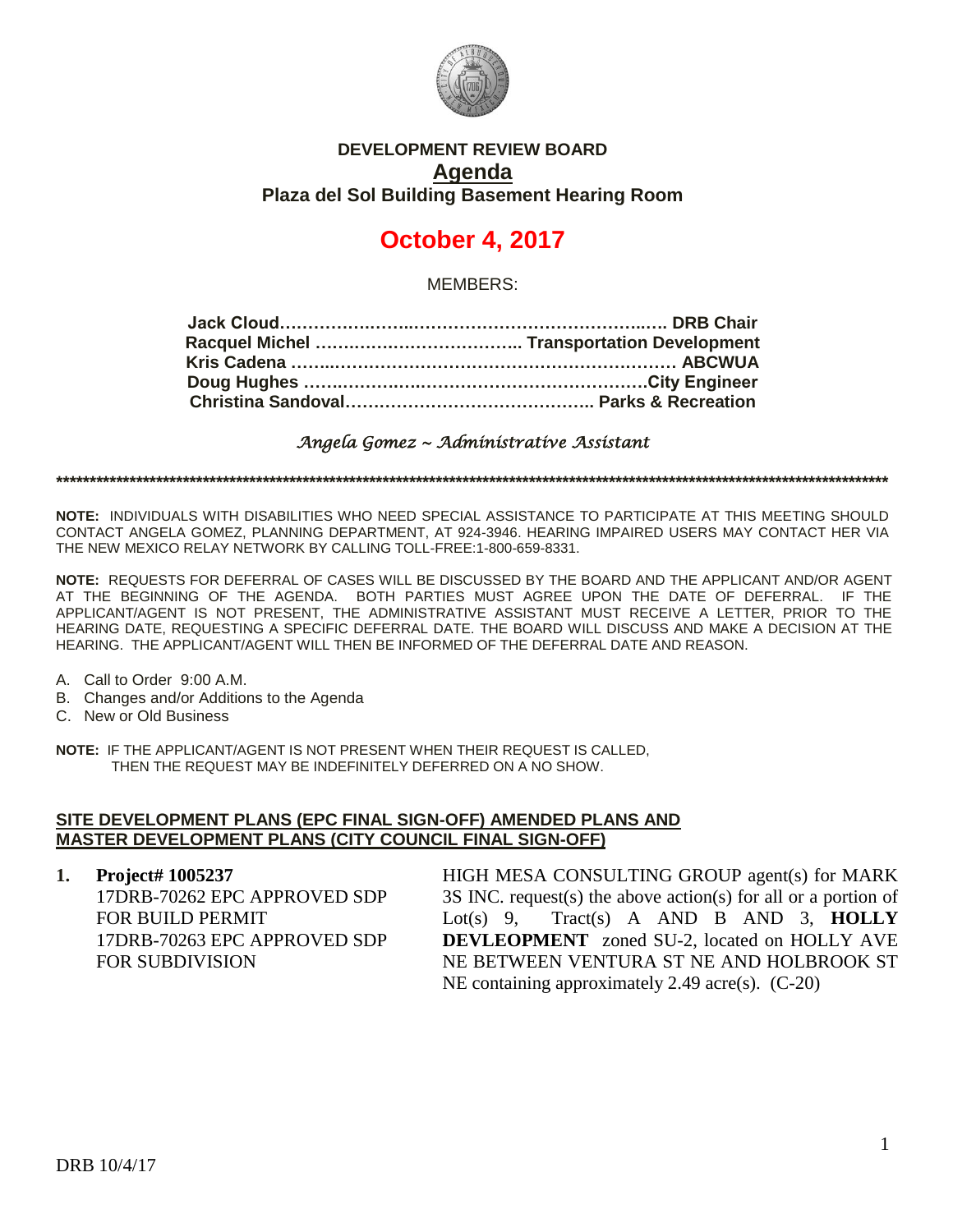- **2. Project# 1011292** 17DRB-70259 EPC APPROVED SDP FOR BUILD PERMIT
- **3. Project# 1003274** 17DRB-70246 EPC APPROVED SDP FOR BUILD PERMIT 17DRB-70247 EPC APPROVED SDP FOR SUBDIVISION *[Deferred on 9/20/17]* 17DRB-70260 MINOR - PRELIMINARY/ FINAL PLAT APPROVAL

CONSENSUS PLANNING agent(s) for NEW MEXICO CAPITAL PARTNERS, LLC. request(s) the above action(s) for Lot(s) 52A1A2, 52A1AB & 71, **MRGCD MAP #36** zoned S-MI, located on 6TH ST BETWEEN HAINES NW AND ASPEN NW containing approximately 1.8 acre(s). (H-14)

CONSENSUS PLANNING and ISAACSON AND ARFMAN PA agent(s) for TITAN DEVELOPMENT, INC request(s) the above action(s) for all or a portion of  $Lot(s)$  5-A-1C, **EL RANCHO ATRISCO PHASE III** zoned R-D, located on LADERA DR NE BETWEEN UNSER BLVD NE AND LAURELWOOD PL NE containing approximately 4 acre(s).  $(H-9)$ 

#### **CASES WHICH REQUIRE PUBLIC NOTIFICATION MAJOR SUBDIVISIONS, VACATIONS, SIA EXTENSIONS AND SITE DEVELOPMENT PLANS**

**4. Project# 1005029**

17DRB-70239 VACATION OF PUBLIC EASEMENT 17DRB-70240 VACATION OF PUBLIC EASEMENT

ISAACSON AND ARFMAN PA agents for STORMCLOUD LLC request the referenced/ above actions for all or a portion of Tracts A and C, **STORMCLOUD SUBDIVISION** zoned SU-2/R-LT, located on the south side of TIERRA PINTADA BLVD NW between ARROYO VISTA BLVD NW and UNSER BLVD NW containing approximately 21 and 12 acres respectively. (H-9)

- **5. Project# 1009231** 17DRB-70241 VACATION OF PUBLIC EASEMENT 17DRB-70242 PRELIMINARY/ FINAL PLAT APPROVAL
- **6. Project# 1011282**

17DRB-70166 MAJOR – SITE DEVELOPMENT PLAN/ SUBDIVISION 17DRB-70168 MAJOR – SITE DEVELOPMENT PLAN/ BUILDING PERMIT

*[Deferred on 7-12-17, 8/16/17]*

## **[TO BE HEARD 12/13/17]**

SURV-TEK INC agents for CITY OF ALBUQUERQUE request the referenced/ above actions for all or a portion of Block 4, **MESA GRANDE ADDITION** zoned CCR-2, located on the north side of CENTRAL AVE NE between GRACELAND DR NE and WASHINTON ST NE containing approximately 2 acres. (K-17)

ANDERSON WAHLEN & ASSOCIATES agents for WEST SEVENTY LLC request the referenced/ above actions for **Unplatted Tracts** in the Northwest Quarter of Section 15/ Township 11 North/ Range 2 East/ **NW¼ S15 T11N R2E**, zoned SU-2/VHRC, located on the west corner of PASEO DEL NORTE NW and UNSER BLVD NW containing approximately 33 acres. (C-10)